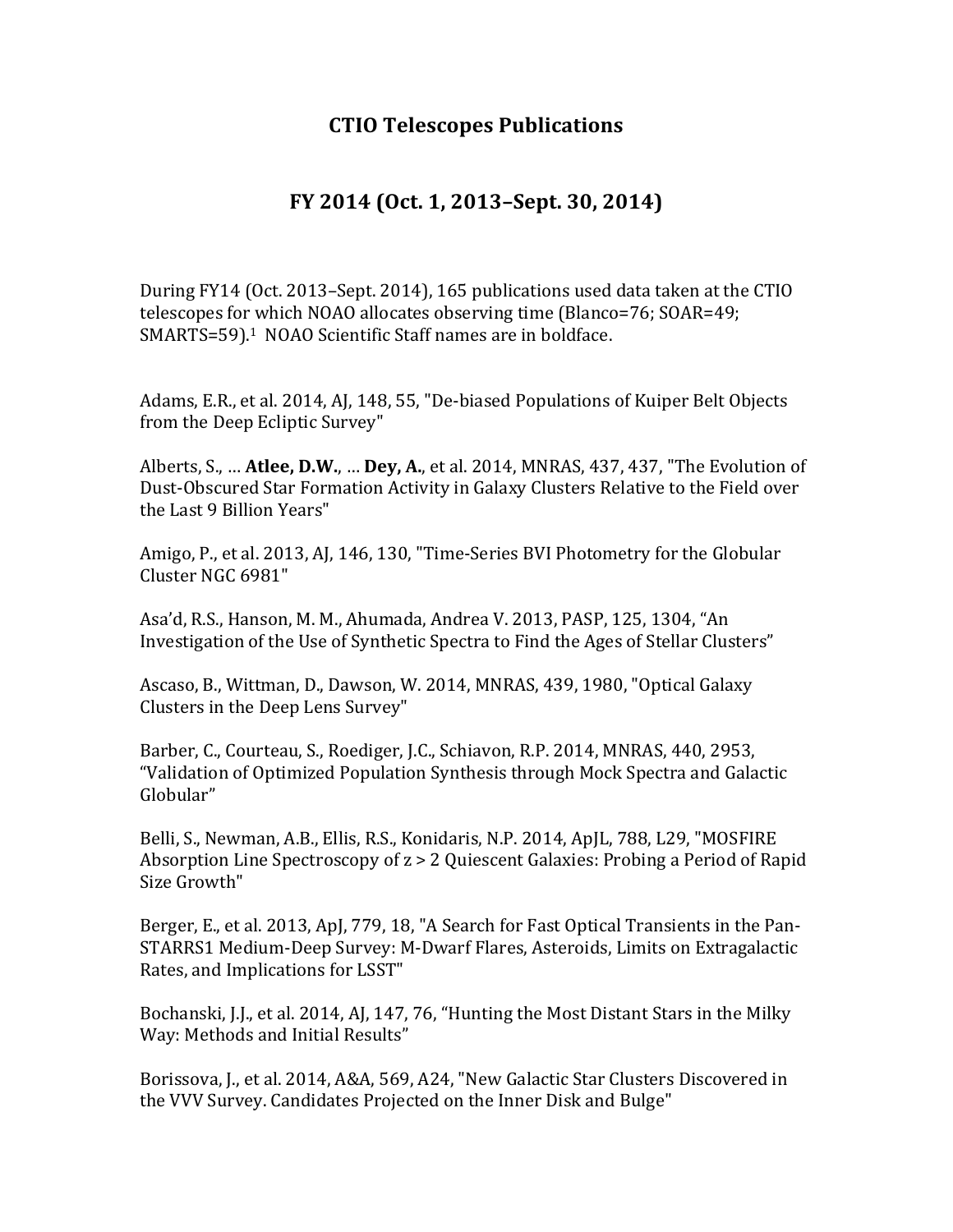Bouy, H., et al. 2014, A&A, 564, A29, "Orion Revisited. II. The Foreground Population to Orion A"

Brodwin, M., ... **Dey, A.,** et al. 2013, ApJ, 779, 138, "The Era of Star Formation in Galaxy Clusters"

Brown, M.J.I., et al. 2014, ApJS, 212, 18, "An Atlas of Galaxy Spectral Energy Distributions from the Ultraviolet to the Mid-infrared"

Brownsberger, S., Romani, R.W. 2014, ApJ, 784, 154, "A Survey for H $\alpha$  Pulsar Bow Shocks" 

Bufano, F., et al. 2014, MNRAS, 439, 1807, "SN 2011hs: A Fast and Faint Type IIb Supernova from a Supergiant Progenitor"

Burke, D.L., **Saha, A., ... Claver, C., ... Smith, C.R.,** et al. 2014, AJ, 147, 19, "All-Weather Calibration of Wide-Field Optical and NIR Surveys"

Cáceres, C., et al. 2014, A&A, 565, A7, "Ground-Based Transit Observations of the Super-Earth GJ 1214 b"

Calura, F., et al. 2014, MNRAS, 438, 2765, "The Dust Content of QSO Hosts at High Redshift"

Canning, R.E.A., et al. 2013, MNRAS, 435, 1108, "A Multiwavelength View of Cooling Versus AGN Heating in the X-ray Luminous Cool-core of Abell 3581"

Carraro, G., Giorgi, E.E., Costa, E., Vázquez, R.A. 2014, MNRAS, 441, 36, "NGC 4337: An Overlooked Old Cluster in the Inner Disc of the Milky Way"

Caso, J.P., et al. 2014, MNRAS, 442, 891, "Ultracompact Dwarfs around NGC 3268"

Cavichia, O., Mollá, M., Costa, R.D.D., Maciel, W.J. 2014, MNRAS, 437, 3688, "The Role of the Galactic Bar in the Chemical Evolution of the Milky Way"

Chakraborty, A., et al. 2014, PASP, 123, 133, "The PRL Stabilized High-Resolution Echelle Fiber-Fed Spectrograph: Instrument Description and First Radial Velocity Results" 

Chernyakova, M., et al. 2014, MNRAS, 439, 432, "Multiwavelength Observations of the Binary System PSR B1259-63/LS 2883 Around the 2010-2011 Periastron Passage" 

Choi, J., et al. 2014, ApJ, 792, 9, "The Assembly Histories of Quiescent Galaxies since z = 0.7 from Absorption Line Spectroscopy"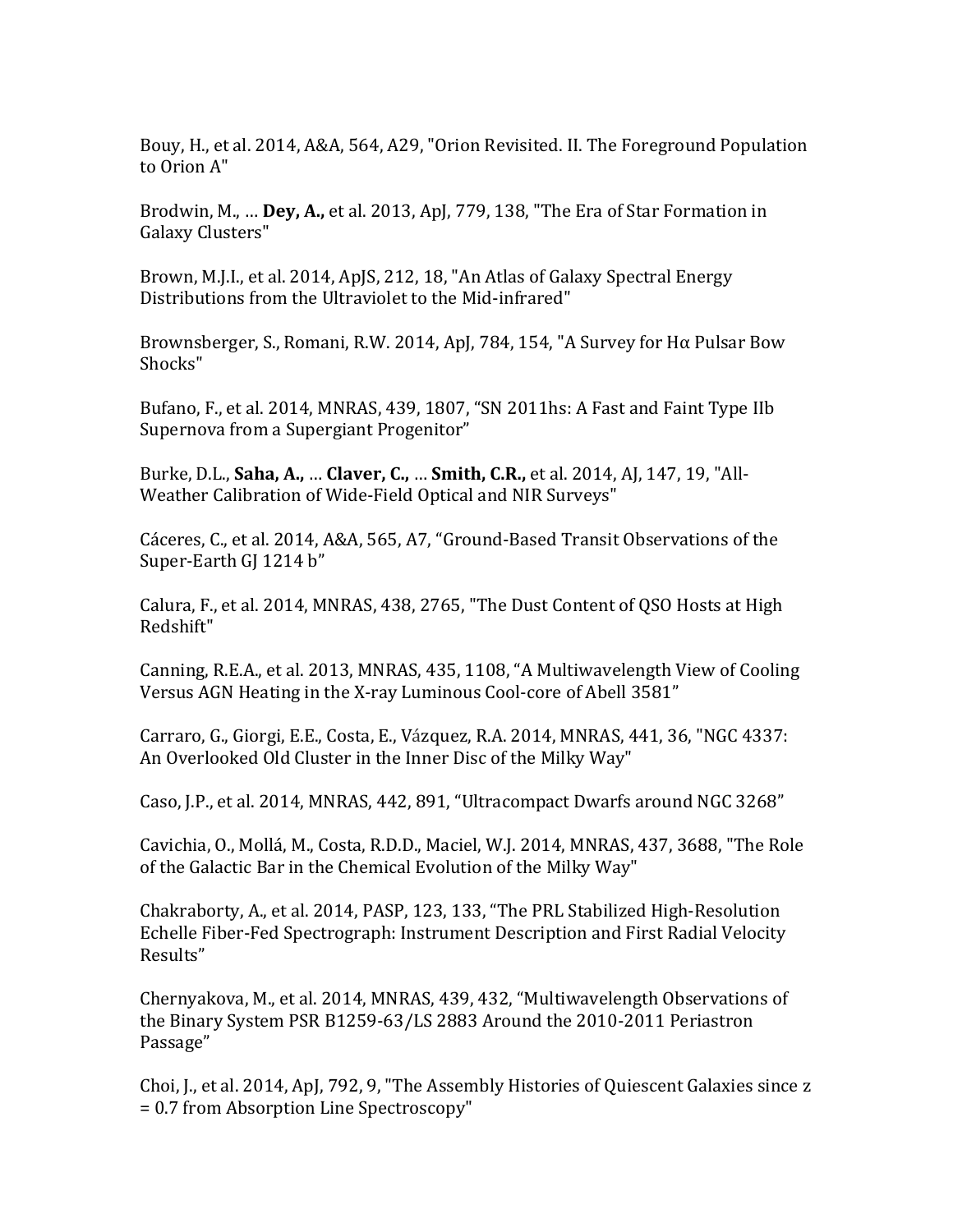Chung, S.M., et al. 2014, ApJ, 790, 54, "A UV to Mid-IR Study of AGN Selection"

Clem, J.L., Landolt, A.U. 2013, AJ, 146, 88, "Faint UBVRI Standard Star Fields"

Clements, D.L., Wardlow, J., Zemcov, M., de Zotti, G. 2014, MNRAS, 439, 1193, "Herschel Multitiered Extragalactic Survey: Clusters of Dusty Galaxies Uncovered by Herschel and Planck"

Cohen, J.G., et al. 2013, ApJ, 778, 56, "Normal and Outlying Populations of the Milky Way Stellar Halo at  $[Fe/H] < -2"$ 

Cordero, M., et al. 2014, ApJ, 780, 94, "Detailed Abundances for a Large Sample of Giant Stars in the Globular Cluster 47 Tucanae (NGC 104)"

Davison, C.L., et al. 2014, AJ, 147, 26, "The Closest M-Dwarf Quadruple System to the Sun"

de Carvalho, S. M., Rotondo, M., Rueda, Jorge A., Ruffini, R. 2014, PhRvC, 89a5801D, "Relativistic Feynman-Metropolis-Teller Treatment at Finite Temperatures"

Degenaar, N., et al. 2014, ApJ, 784, 122, "Multi-wavelength Coverage of State Transitions in the New Black Hole X-Ray Binary Swift [1910.2-0546"

Dessauges-Zavadsky, M., Verdugo, C., Combes, F., Pfenniger, D. 2014, A&A, 566, A147, "CO Map and Steep Kennicutt-Schmidt Relation in the Extended UV Disk of M 63"

DeWitt, C., et al. 2013, AJ, 146, 109, "Three New Galactic Center X-ray Sources Identified with Near-infrared Spectroscopy"

**Dey, A., Valdes, F.** 2014, PASP, 126, 296, "The Delivered Image Quality with the MOSAIC Cameras at the Kitt Peak 4m Mayall and Cerro Tololo 4m Blanco Telescopes" 

Dias, B., et al. 2014, A&A, 561, A106, "Self-Consistent Physical Parameters for Five Intermediate-Age SMC Stellar Clusters from CMD Modelling"

Dieterich, S.B., et al. 2014, AJ, 147, 94, "The Solar Neighborhood. XXXII. The Hydrogen Burning Limit" 

Doran, E.I., et al. 2013, A&A, 558, A134, "The VLT-FLAMES Tarantula Survey. XI. A Census of the Hot Luminous Stars and Their Feedback in 30 Doradus"

Duffau, S., Vivas, A.K., et al. 2014, A&A, 566, A118, "A Comprehensive View of the Virgo Stellar Stream"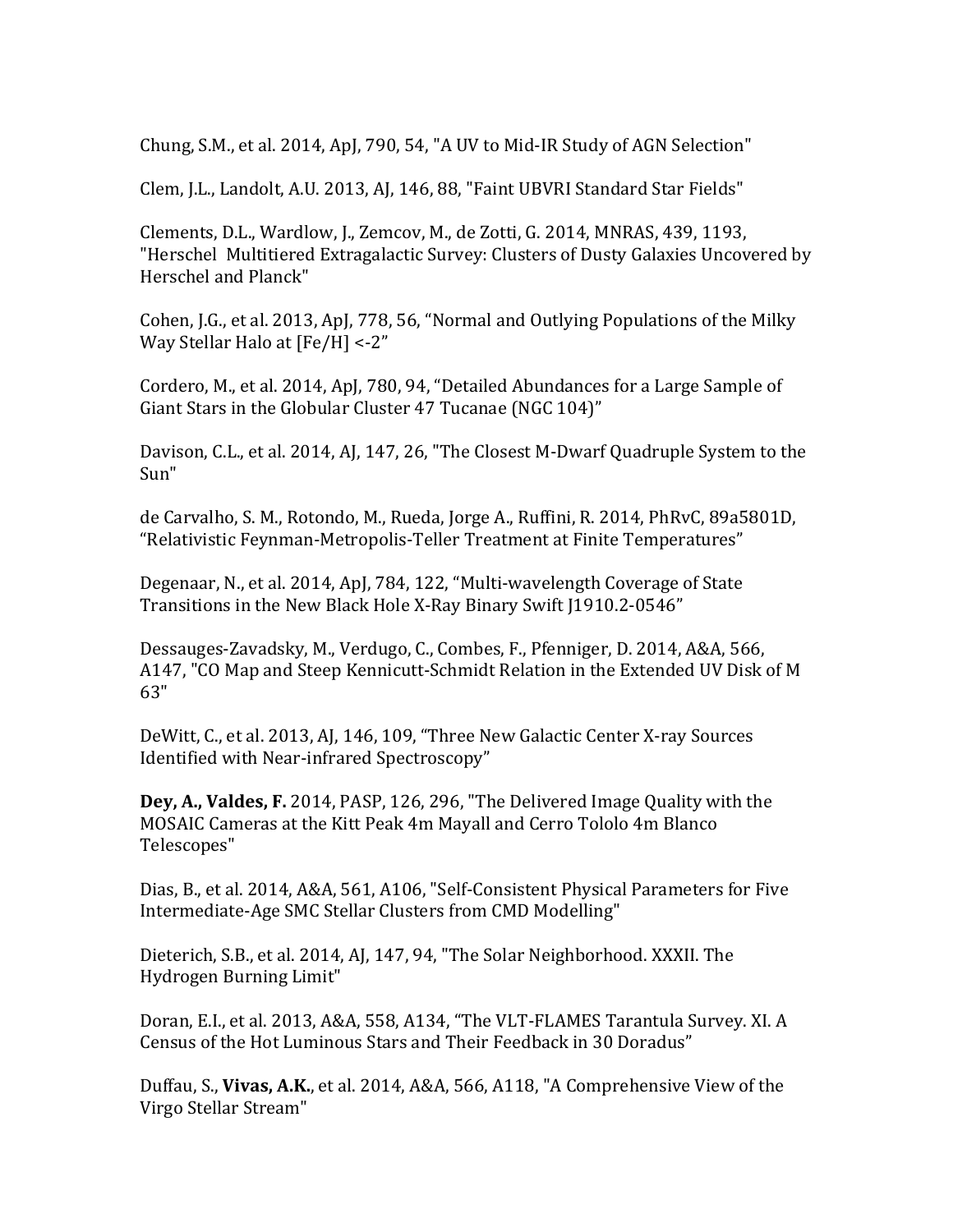Durret, F., et al. 2013, A&A, 560, A78, "The Merging Cluster of Galaxies Abell 3376: An Optical View"

Faisst, A.L., et al. 2014, ApJ, 788, 87, "Spectroscopic Observation of Ly $\alpha$  Emitters at z  $\sim$  7.7 and Implications on Re-ionization"

Fornasier, S., et al. 2014, A&A, 568, L11, "The Centaur 10199 Chariklo: Investigation into Rotational Period, Absolute Magnitude, and Cometary Activity"

French, L., et al. 2013, MPBu, 40, 198, "A Troop of Trojans: Photometry of 24 Trojan Asteroids" 

Fritz, A., et al. 2014, A&A, 563, A92, "The VIMOS Public Extragalactic Redshift Survey (VIPERS): A Quiescent Formation of Massive Red-Sequence Galaxies over the Past 9 Gyr" 

Furusawa, K., et al. 2013, ApJ, 779, 91, "MOA-2010-BLG-328Lb: A Sub-Neptune Orbiting Very Late M Dwarf?"

Gahm, G.F., et al. 2013, A&A, 560, A57, "Face to Phase with RU Lupi"

Gamen, R., et al. 2014, A&A, 562A, 13, "WR 35a: A New Double-Lined Spectroscopic Binary" 

Geier, S., et al. 2014, A&A, 562, A95, "Orbital Solutions of Eight Close sdB Binaries and Constraints on the Nature of the Unseen Companions"

Geller, M.J., et al. 2014, ApJS, 213, 35, "SHELS: A Complete Galaxy Redshift Survey with  $R \le 20.6"$ 

Graham, M.L., et al. 2014, ApJ, 787, 163, "Clues to the Nature of SN 2009ip from Photometric and Spectroscopic Evolution to Late Times"

Gruen, D., et al. 2014, MNRAS, 442, 1507, "Weak Lensing Analysis of SZ-Selected Clusters of Galaxies from the SPT and Planck Surveys"

Grupe, D., et al. 2013, AJ, 146, 78, "Strong UV and X-ray Variability of the Narrow Line Seyfert 1 Galaxy WPVS 007-on the Nature of the X-ray Low State"

Guennou, L., et al. 2014, A&A, 561, A112, "Structure and Substructure Analysis of DAFT/FADA Galaxy Clusters in the [0.4–0.9] Redshift Range"

Guo, H., et al. 2014, MNRAS, 441, 2398, "The Clustering of Galaxies in the SDSS-III Baryon Oscillation Spectroscopic Survey: Modelling of the Luminosity and Colour Dependence in the Data Release 10"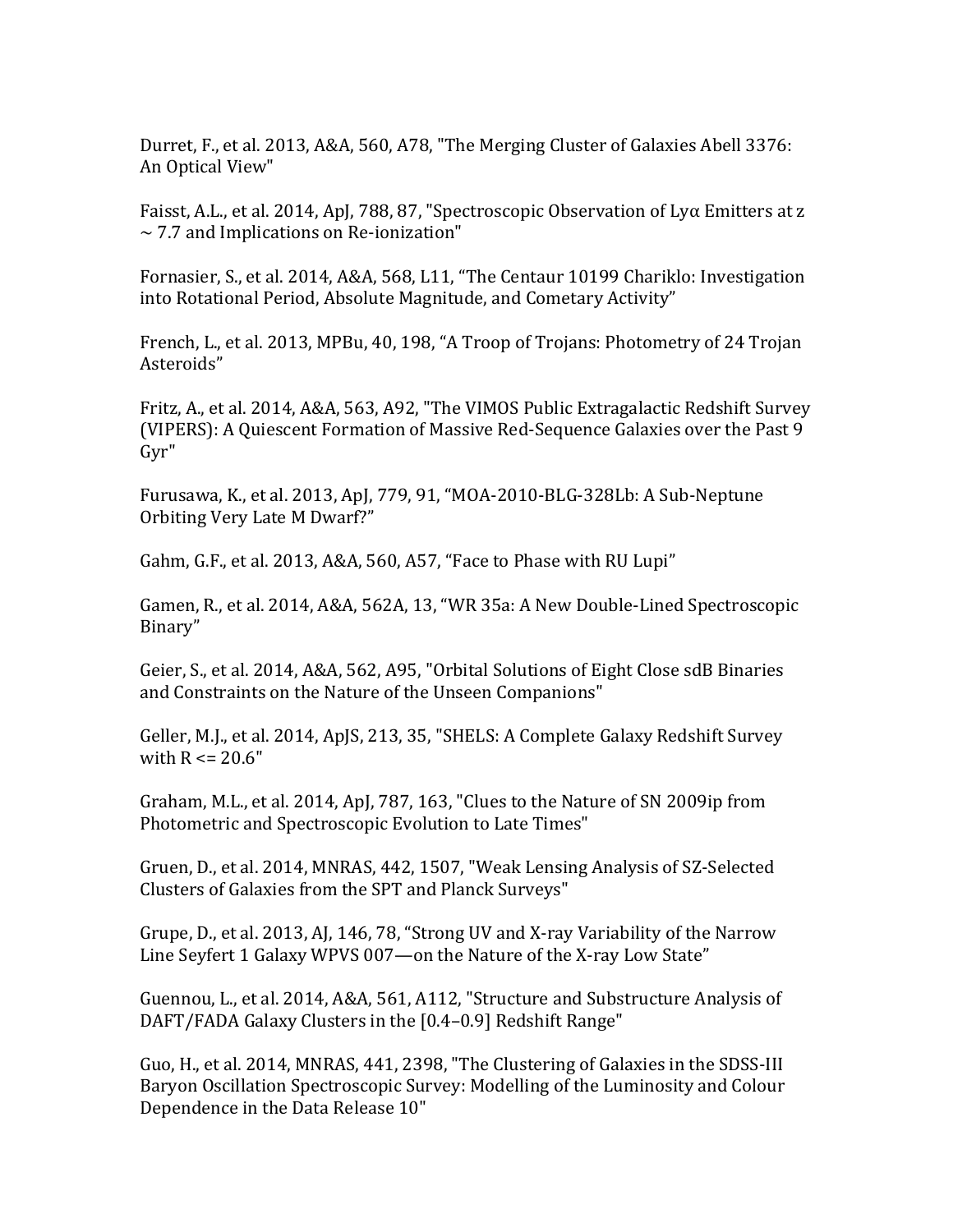Hainich, R., et al. 2014, A&A, 565, A27, "The Wolf-Rayet Stars in the Large Magellanic Cloud. A Comprehensive Analysis of the WN Class"

Hansen, T., ... **Beers, T.C.**, et al. 2014, ApJ, 787, 162, "Exploring the Origin of Lithium, Carbon, Strontium, and Barium with Four New Ultra Metal-Poor Stars"

Harrison, T.E., Gelino, D.M., Buxton, M., Fost, T. 2014, AJ, 148, 22, "Herschel Observations of Circinus X-1 during Outburst and Quiescence"

Hinshaw, G., et al. 2013, ApJS, 208, 19, "Nine-Year Wilkinson Microwave Anisotropy Probe (WMAP) Observations: Cosmological Parameter Results"

Hirota, A., et al. 2014, PASJ, 66, 46, "Wide-Field <sup>12</sup>CO (J = 1-0) Imaging of the Nearby Barred Galaxy M 83 with NMA and Nobeyema 45 m Telescope: Molecular Gas Kinematics and Star Formation along the Bar"

Holoien, T.W.–S., et al. 2014, ApJL, 785, L35, "Discovery and Observations of ASASSN-13db, an EX Lupi-Type Accretion Event on Low-Mass T Tauri Star"

Hong, S., Calzetti, D., Dickinson, M. 2014, PASP, 126, 79, "Quantitative Method for the Optimal Subtraction of Continuum Emission from Narrow-Band Images: Skewness Transition Analysis"

Huitson, C.M., et al. 2013, MNRAS, 434, 3252, "An HST Optical-to-Near-IR Transmission Spectrum of the Hot Jupiter WASP-19b: Detection of Atmospheric Water and Likely Absence of TiO"

Hynes, R.I., et al. 2014, ApJ, 780, 11, "CXOGBS J173620.2-293338: A Candidate Symbiotic X-ray Binary Associate with a Bulge Carbon Star"

Isler, J.C., et al. 2013, ApJ, 779, 100, "A Time-Resolved Study of the Broad-Line Region in Blazar 3C 454.3"

Jain, H.-Y., et al. 2014, ApJ, 788, 109, "Probability Friends-of-Friends (PFOF) Group Finder: Performance Study and Observational Data Applications on Photometric Surveys" 

Jao, W.-C., et al. 2014, AJ, 147, 21, "The Solar Neighborhood. XXXI. Discovery of an Unusual Red+White Dwarf Binary at  $\sim$ 25 pc via Astrometry and UV Imaging"

Jeon, Y.-B., Nemec, J.M., **Walker, A.R., Kunder, A.M.** 2014, AJ, 147, 155, "B, V Photometry for  $\sim$ 19,000 Stars in and around the Magellanic Cloud Globular Clusters NGC 1466, NGV 1841, NGC 2210, NGC 2257, and Reticulum"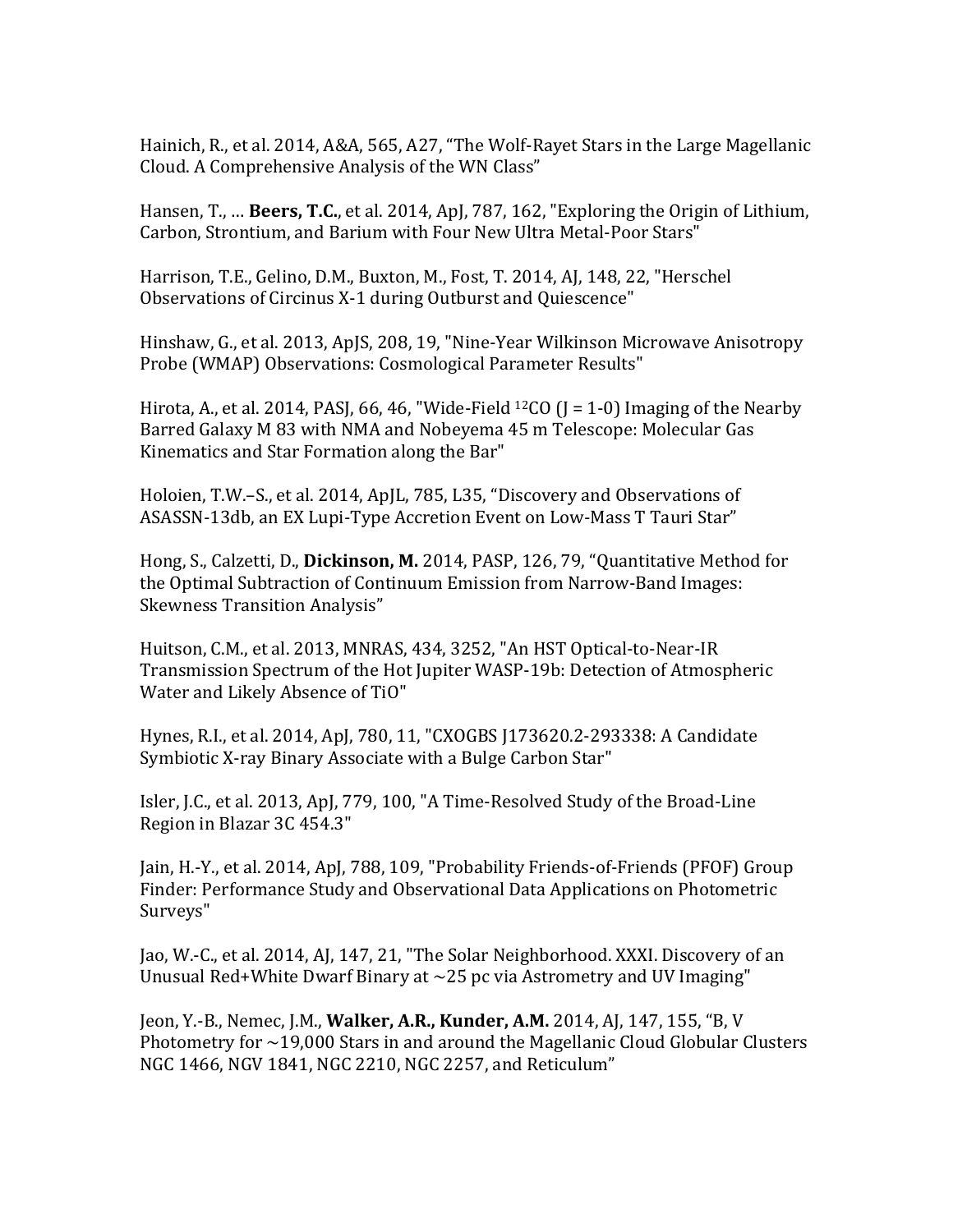Kaplan, D.L., et al. 2014, ApJ, 789, 119, "A 1.05 M  $\odot$  Companion to PSR J2222-0137: The Coolest Known White Dwarf?"

Keel, W.C., et al. 2014, AJ, 147, 44, "The Ultraviolet Attenuation Law in Backlit Spiral Galaxies" 

Kepler, S.O., et al. 2014, MNRAS, 442, 2278, "Discovery of a New PG 1159 (GW Vir) Pulsator"

Koptelova, E., Chiueh, T., Chen, W.P., Chan, H.H. 2014, A&A, 566, A36, "New Near-Infrared Observations and Lens-Model Constraints for UM673"

**Kunder, A., ... Walker, A.R.,** et al. 2013, AJ, 146, 119, "The RR Lyrae Variables and Horizontal Branch of NGC 6656 (M22)"

Lacy, M., Ridgway, S.E., et al. 2013, ApJS, 208, 24, "The Spitzer Mid-infrared Active Galactic Nucleus Survey. I. Optical and Near-Infrared Spectroscopy of Obscured Candidates and Normal Active Galactic Nuclei Selected in the Mid-infrared"

Lee, J., ... **Walker, A.R.,** et al. 2014, ApJS, 210, 6, "Toward a Better Understanding of the Distance Scale from RR Lyrae Variable Stars: A Case Study for the Inner Halo Globular Cluster NGC 6723"

Lee, N., ... **Kartaltepe, J.S.**, et al. 2013, ApJ, 778, 131, "Multi-wavelength SEDs of Herschel-Selected Galaxies in the COSMOS Field"

Lee, S.-K., et al. 2014, ApJ, 783, 81, "Steadily Increasing Star Formation Rates in Galaxies Observed at  $3 < \sim z < -5$  in the CANDELS/GOODS-S Field"

Libralato, M., et al. 2014, A&A, 563, A80, "Ground-Based Astrometry with Wide Field Imagers. V. Application to Near-Infrared Detectors: HAWK-I@VLT/ESO"

Luhman, K.L., Sheppard, S.S. 2014, ApJ, 787, 126, "Characterization of High Proper Motion Objects from the Wide-Field Infrared Survey Explorer"

MacDonald, R.K.D., et al. 2014, ApJ, 784, 2, "The Black Hole Binary V4641 Sagitarii: Activity in Quiescence and Improved Mass Determinations"

Maggi, P., ... **Points, S.D.**, et al. 2014, A&A, 561, A76, "Four New X-ray-selected Supernova Remnants in the Large Magellanic Cloud"

Maguire, K., et al. 2013, MNRAS, 436, 222, "A Statistical Analysis of Circumstellar Material in Type Ia Supernovae"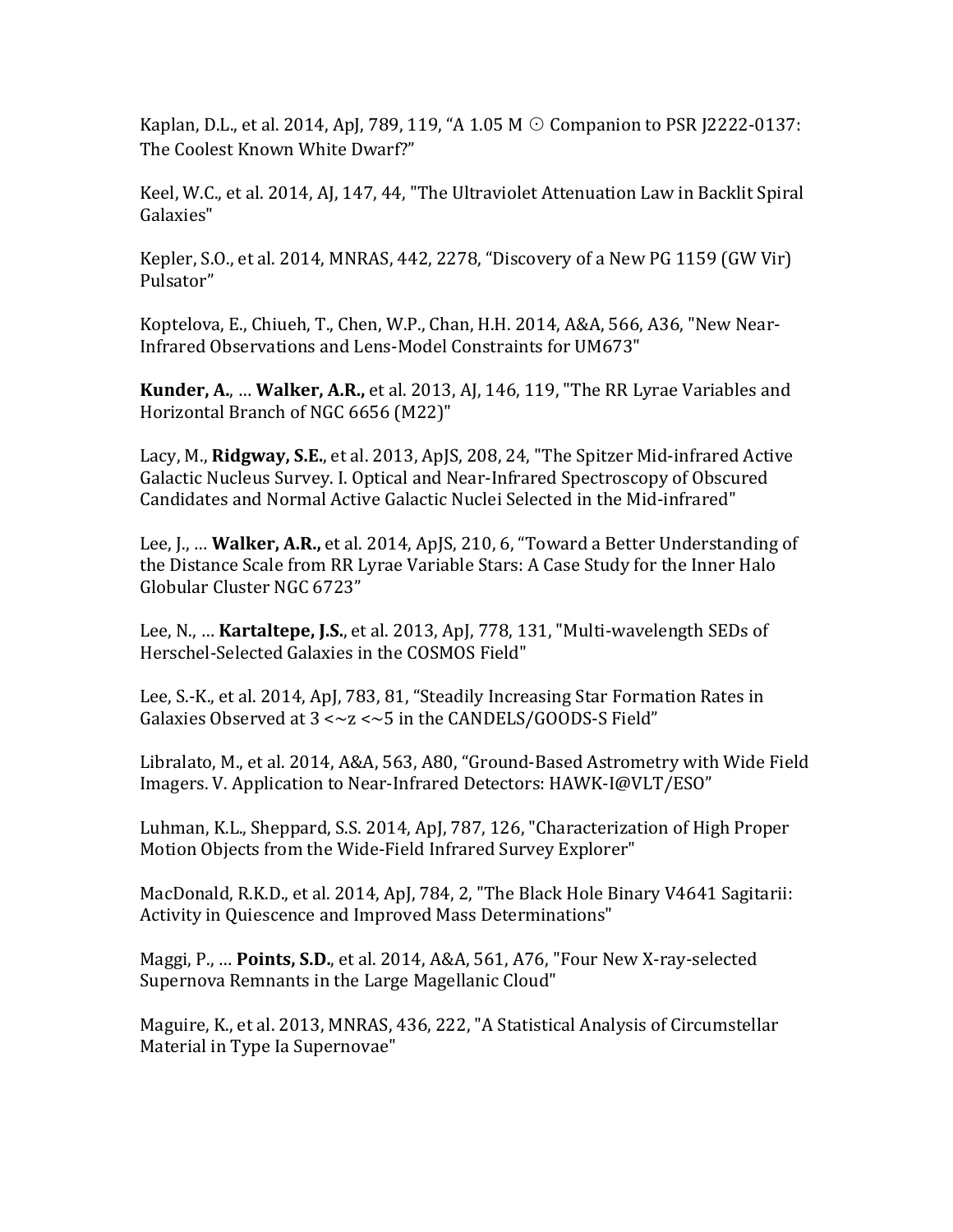Maia, F.F.S., Piatti, A.E., Santos, J.F.C. 2014, MNRAS, 437, 2005, "Mass Distribution and Structural Parameters of Small Magellanic Cloud Star Clusters"

Majaess, D., et al. 2013, A&A, 560, A22, "Anchors for the Cosmic Distance Scale: The Cepheids U Sagittarii, CF Cassiopeiae, and CEab Cassiopeiae"

Majaess, D., et al. 2014, A&A, 567, A1, "On the Crucial Cluster Andrews-Lindsay 1 and a 4% Distance Solution for Its Planetary Nebula"

Mamajek, E.E., et al. 2013, AJ, 146, 154, "The Solar Neighborhood. XXX. Fomalhaut C"

Mann, R.K., et al. 2014, ApJ, 784, 82, "ALMA Observations of the Orion Proplyds"

Margutti, R., et al. 2014, ApJ, 780, 21, "A Panchromatic View of the Restless SN 2009ip Reveals the Explosive Ejection of a Massive Star Envelope"

Marocco, F., et al. 2013, AJ, 146, 161, "Parallaxes of Southern Extremely Cool Objects (PARSEC). II. Spectroscopic Follow-up and Parallaxes of 52 Targets"

Masetti, N., et al. 2013, A&A, 559, A58, "BL Lacertae Identifications in a ROSATselected Sample of Fermi Unidentified Objects"

Mason, E., et al. 2013, MNRAS, 436, 212, "On the Nature of CP Pup"

Meschin, I., et al. 2014, MNRAS, 438, 1067, "Spatially Resolved LMC Star Formation History - I. Outside in Evolution of the Outer LMC disc"

Mineo, S., et al. 2014, ApJ, 780, 132, "The Radial Distribution of X-ray Binaries and Globular Clusters in NGC 4649 and Their Relation with the Local Stellar Mass Density"

Monroe, T.R., Pilachowski, C.A., Rebull, L., 2013, ASP Conf. 472, eds. M. Chavez, E. Bertone, O. Vega, V. de la Luz (ASP), 111, "Metallicities of Solar-Type Stars in Young Open Clusters"

Morgan, A.N., et al. 2014, MNRAS, 440, 1810, "Evidence for Dust Destruction from the Early-Time Colour Change of GRB 120119A"

Morii, M., et al. 2013, ApJ, 779, 118, "Extraordinary Luminous Soft X-ray Transient MAXI J0158-744 as an Ignition of a Nova on a Very Massive O-Ne White Dwarf"

Mužić, K., et al. 2014, ApJ, 785, 159, "Substellar Objects in Nearby Young Clusters (SONYC). VIII. Substellar Population in Lupus 3"

Nicholls, D.C., et al. 2014, ApJ, 786, 155, "Metal-Poor Dwarf Galaxies in the SIGRID Galaxy Sample. I. H II Region Observations and Chemical Abundances"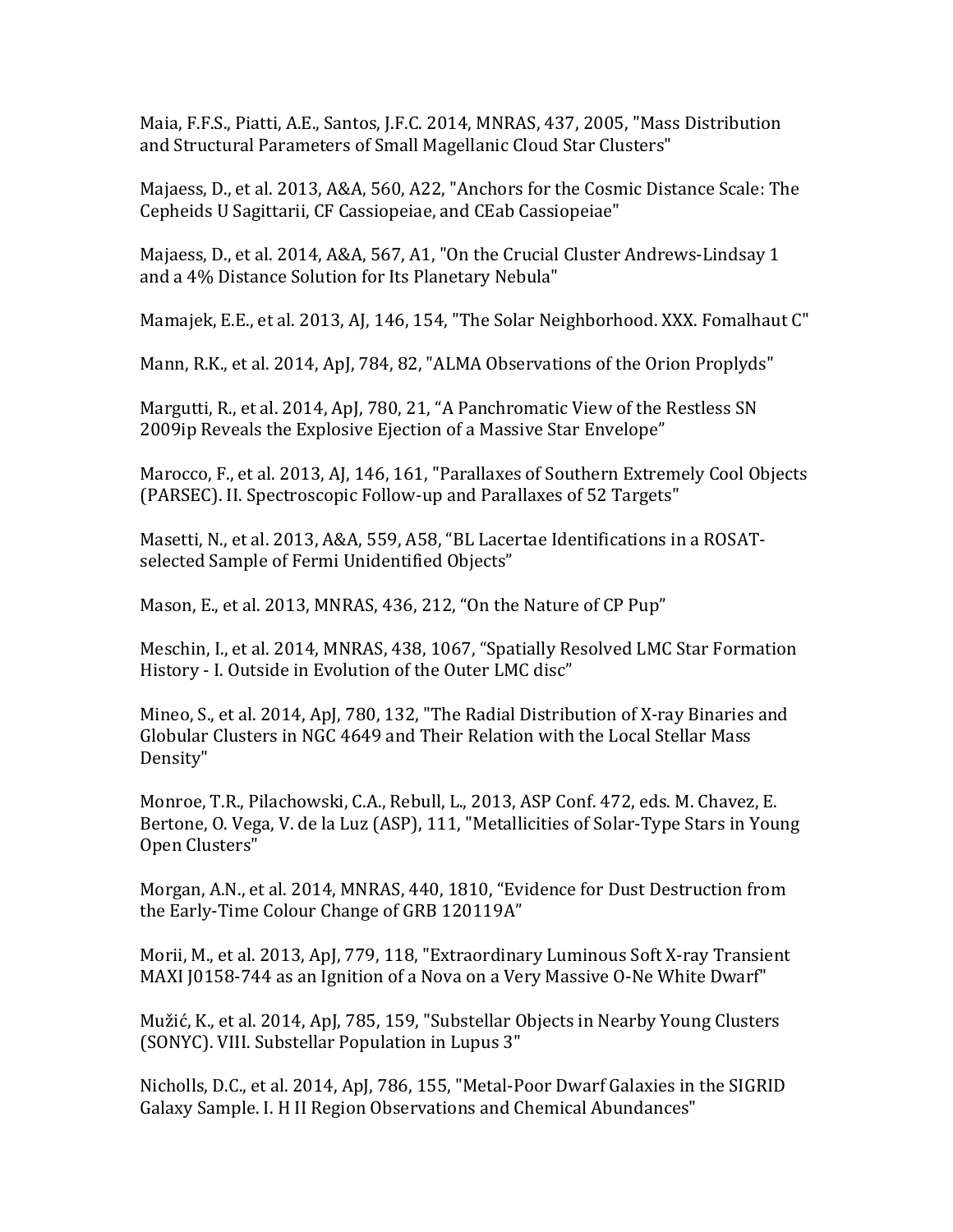Nicholls, D.C., Jerjen, H., Dopita, M.A., Basurah, H. 2014, ApJ, 790, 88, "Nebular Metallicities in Two Isolated Local Void Dwarf Galaxies"

Nidever, D.L., et al. 2013, ApJ, 779, 145, "A Tidally Stripped Stellar Component of the Magellanic Bridge"

Norris, M.A., et al. 2014, MNRAS, 443, 1151, "The AIMSS Project—I. Bridging the Star Cluster-Galaxy Divide"

Pan, Z., Kong, X., Fan, L. 2014, ApJ, 776, 14, "Green Galaxies in the COSMOS Field"

Parisi, M.C., et al. 2014, AJ, 147, 71, "Age Determination of 15 Old to Intermediate-Age Small Magellanic Cloud Star Clusters"

Park, H., et al. 2013, ApJ, 778, 134, "Gravitational Binary-Lens Events with Prominent Effects of Lens Orbital Motion"

Park, H., et al. 2014 ApJ, 787, 71, "OGLE-2012-BLG-0455/MOA-2012-BLG-206: Microlensing Event with Ambiguity in Planetary Interpretations Caused by Incomplete Coverage of Planetary Signal"

Phillips, M.M., et al. 2013, ApJ, 779, 38, "On the Source of the Dust Extinction in Type Ia Supernovae and the Discovery of Anomalously Strong Na I Absorption"

Piatti, A.E. 2014, MNRAS, 440, 3091, "Disentangling the Physical Reality of Star Cluster Candidates Projected towards the Inner Disc of the Large Magellanic Cloud"

Placco, V.M., ... **Beers, T.C.,** et al. 2014, ApJ, 781, 40, "Metal-Poor Stars Observed with the Magellan Telescope. II. Discovery of Four Stars with  $[Fe/H] \le -3.5"$ 

Plazas, A.A., Bernstein, G.M., Sheldon, E.S. 2014, JInst, 9C4001P, "Transverse Electric Fields' Effects in the Dark Energy Camera CCDs"

Prieto, J.L., ... **Matheson, T., ... James, D., ... Smith, R.C.,** et al. 2014, ApJL, 787, L8, "Light Echoes from  $\eta$  Carinae's Great Eruption: Spectrophotometric Evolution and the Rapid Formation of Nitrogen-Rich Molecules"

Puzia, T.H., et al. 2014, ApJ, 786, 78, "Wide-Field Hubble Space Telescope Observations of the Globular Cluster System in NGC 1399"

Rabinowitz, D.L., Benecchi, S.D., Grundy, W.M., Verbiscer, A.J. 2014, Icar, 236, 72, "The Rotational Light Curve of (79360) Sila-Nunam, an Eclipsing Binary in the Kuiper Belt"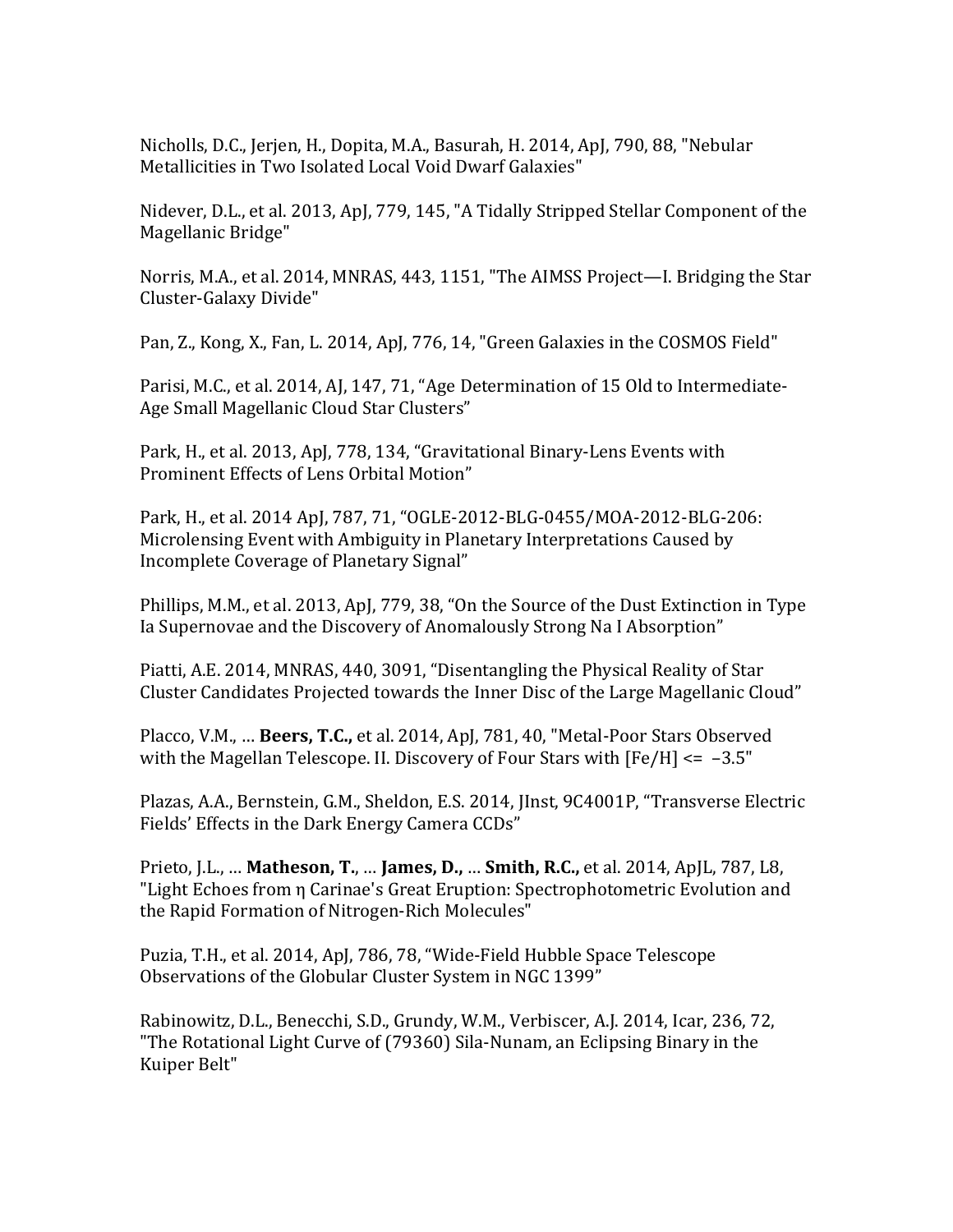Rahoui, F., et al. 2014, A&A, 568, A54, "Near-Infrared Spectroscopy of 20 New Chandra Sources in the Norma Arm"

Ramos Almeida, C., et al. 2013, MNRAS, 436, 997, "The Environments of Luminous Radio Galaxies and Type-2 Quasars"

Rauber, A.B., Copetti, M.V.F., Krabbe, A.C. 2014, A&A, 563, A42, "Spectroscopic Mapping of the Planetary Nebula NGC 6302"

Rawle, T.D., et al. 2014, MNRAS, 442, 196, "Star Formation in the Massive Cluster Merger Abell 2744"

Rest, A., et al. 2014, IAU Symp., eds. A. Ray, R.A. McCray (Cambridge University Press), 296, 126, "Light Echoes of Historic Transients"

Ribeiro, A.O., et al. 2014, P&SS, 92, 57, "The First Confirmation of V-Type Asteroids among the Mars Crosser Population"

Riedel, A.R., et al. 2014, AJ, 147, 85, "The Solar Neighborhood. XXXIII. Parallax Results from the CTIOPI 0.9 m Program: Trigonometric Parallaxes of Nearby Low-Mass Active and Young Systems"

Romero, A.D., et al. 2013, ApJ, 779, 58, "Asteroseismological Study of Massive ZZ Ceti Stars with Fully Evolutionary Models"

Salaris, M., et al. 2013, A&A, 559, A57, "The Horizontal Branch of the Sculptor Dwarf Galaxy" 

Santos, F.P., et al. 2014, ApJ, 783, 1, "Optical/Near-Infrared Polarization Survey of Sh 2-29: Magnetic Fields, Dense Cloud Fragmentations, and Anomalous Dust Grain Sizes"

Scalzo, R., et al. 2014, MNRAS, 440, 1498, "Type Ia Supernova Bolometric Light Curves and Ejected Mass Estimates from the Nearby Supernova Factory"

Sheng, Zhen-Ya, et al. 2014, MNRAS, 439, 1101, "Ly $\alpha$  Equivalent Width Distribution of Ly $\alpha$  Emitting Galaxies at Redshift  $\tilde{z}$  4.5"

Shivvers, I., Bloom, J.S., Richards, J.W. 2014, MNRAS, 441, 343, "The Highly Eccentric Detached Eclipsing Binaries in ACVS and MACC"

Stadnik, M., Romani, R.W. 2014, ApJ, 784, 151, "Imaging Redshift Estimates or Fermi BL Lac Objects"

Stephens, I.W., et al. 2014, ApJ, 784, 147, "Spitzer Observations of Dust Emission from H II Regions in the Large Magellanic Cloud"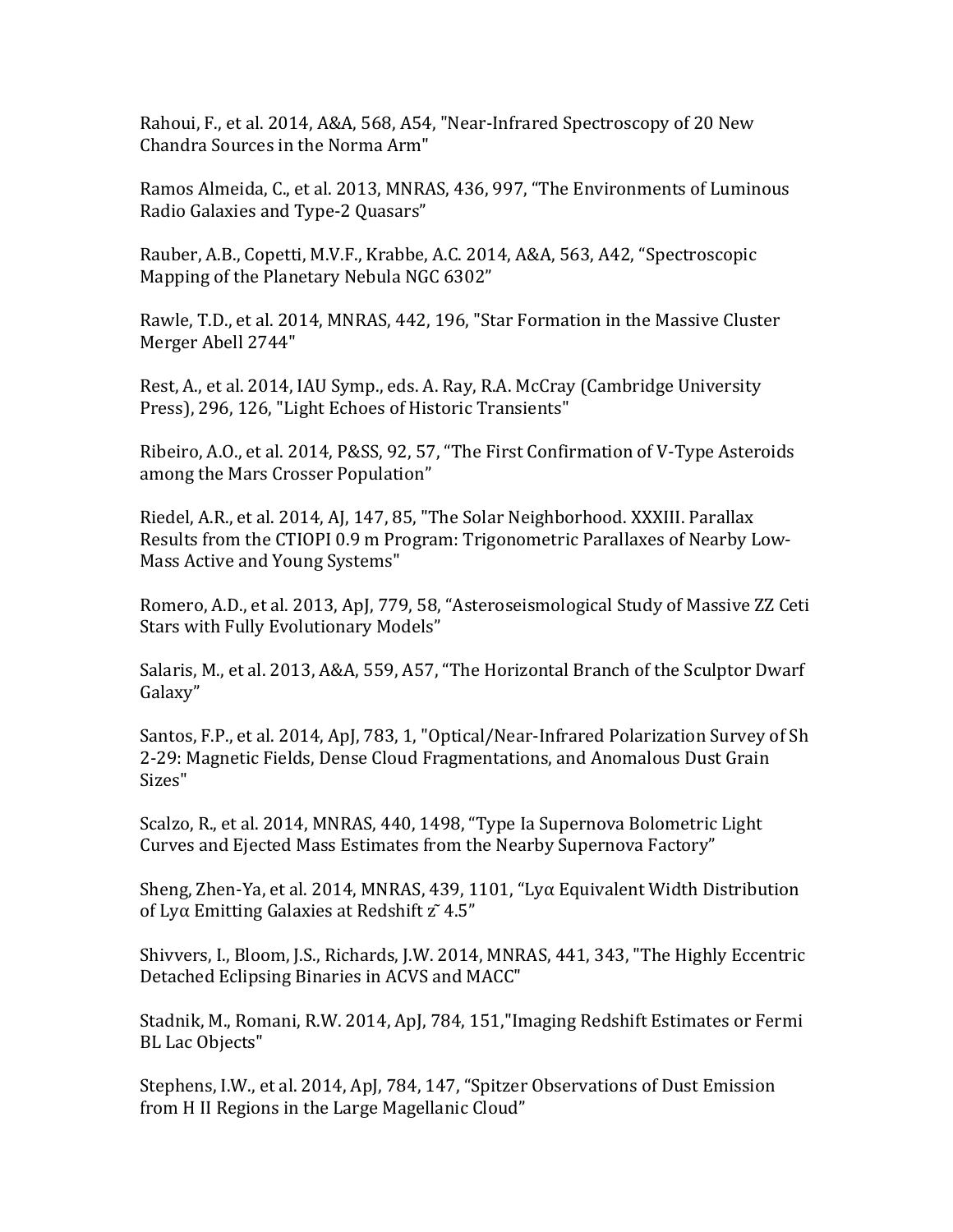Stocke, J.T., et al. 2014, ApJ, 791, 128, "Absorption-Line Detections of  $10<sup>5</sup>$ -10<sup>6</sup> K Gas in Spiral-Rich Groups of Galaxies"

Strader, J., et al. 2014, ApJL, 788, L27, "1FGL J0523.5-2529: A New Probable Gammaray Pulsar Binary"

Stritzinger, M.D., et al. 2014, A&A, 561, A146, "Optical and Near-IR Observations of the Faint and Fast 2008ha-Like Supernova 2010ae"

Suenaga, T., et al. 2014, PASJ, 66, 33, "Multi-object and Long-Slit Spectroscopy of Very Low Mass Brown Dwarfs in the Orion Nebular Cluster"

Surina, F., et al. 2014, AJ, 147, 107, "A Detailed Photometric and Spectroscopic Study of the 2011 Outburst of the Recurrent Nova T Pyxidis from 0.8 to 250 Days after Discovery"

Sweet, S.M., et al. 2014, ApJ, 782, 35, "Choirs H I Galaxy Groups: The Metallicity of Dwarf Galaxies"

Sweet, S.M., et al. 2014, ApJ, 786, 75, "Erratum: 'Choirs H I Galaxy Groups: The Metallicity of Dwarf Galaxies"

Takáts, K., et al. 2014, MNRAS, 438, 368, "SN 2009N: Linking Normal and Subluminous Type II-P Sne"

Tang, S., et al. 2014, ApJ, 786, 61, "An Accreting White Dwarf Near the Chandrasekhar Limit in the Andromeda Galaxy"

Taranu, D., et al. 2014, MNRAS, 440, 1934, "Quenching Star Formation in Cluster Galaxies"

Thorat, K., Saripalli, L., Subrahmanyan, R. 2013, MNRAS, 434, 2877, "Environments of Extended Radio Sources in the Australia Telescope Low-Brightness Survey"

**Tokovinin, A**. 2014, AJ, 147, 86, "From Binaries to Multiples. I. Data on F and G Dwarfs within 67 pc of the Sun"

**Tokovinin, A.** et al. 2013, PASP, 125, 1336, "CHIRON—A Fiber Fed Spectrometer for Precise Radial Velocities"

Tokovinin, A., Mason, B.D., Hartkopf, W.I. 2014, AJ, 147, 123, "Speckle Interferometry at SOAR in 2012 and 2013"

Tomsick, J.A. 2014, ApJ, 785, 4, "NuSTAR J163433-4738.7: A Fast X-ray Transient in the Galactic Plane"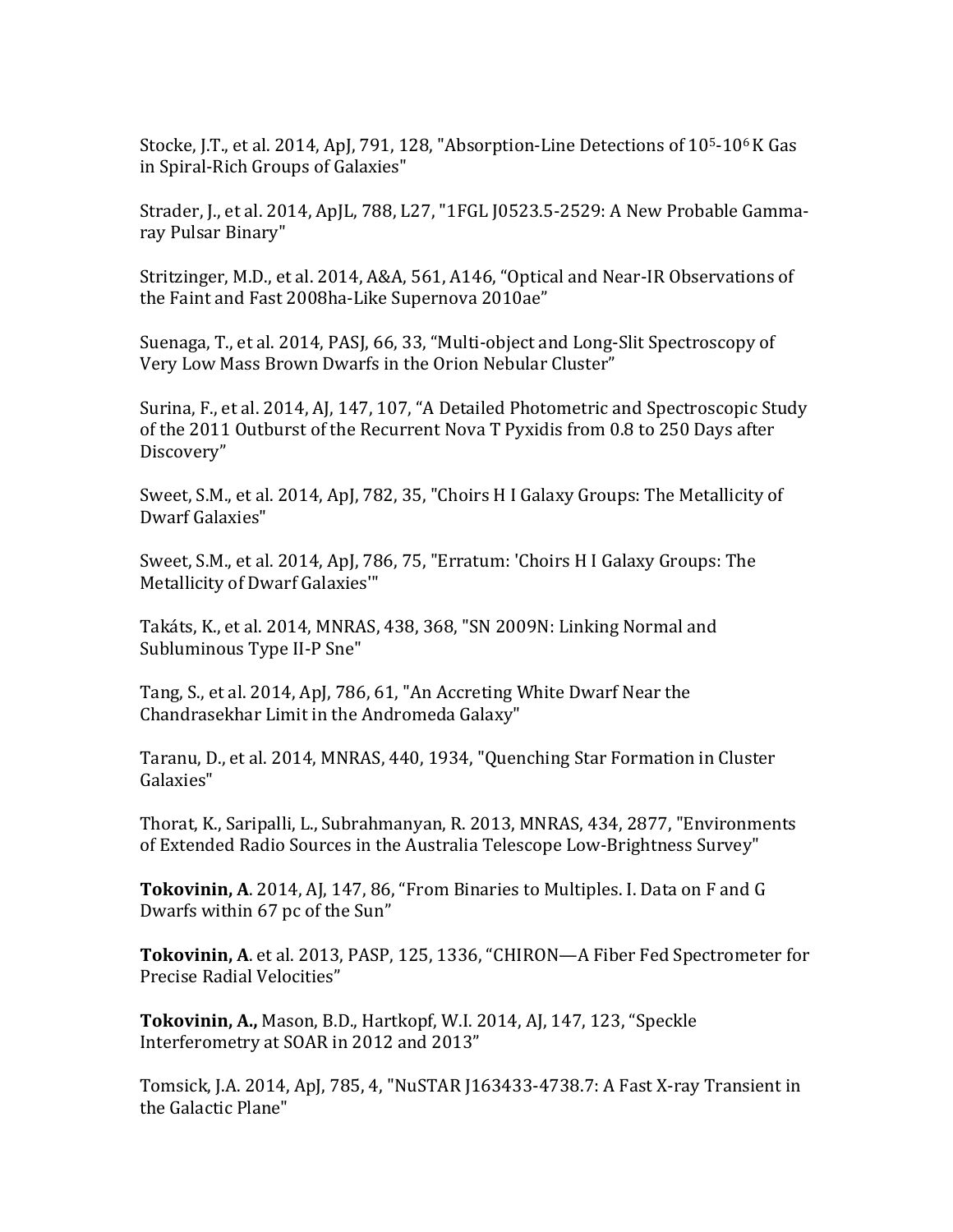Torres, M.A.P., et al. 2014, MNRAS, 440, 365, "Identification of 23 Accreting Binaries in the Galactic Bulge Survey"

Traulsen, I., et al. 2014, A&A, 562, A42, "Phase-Resolved X-ray Spectroscopy and Spectral Energy Distribution of the X-ray Soft Polar RS Caeli"

Trujillo, C.A., Sheppard, S.S. 2014, Natur, 507, 471, "A Sedna-Like Body with a Perihelion of 80 Astronomical Units"

Tsai, C.-W., et al. 2013, ApJ, 779, 41, "WISE J233237.05-505643.5: A Double-Peaked, Broad-Lined Active Galactic Nucleus with a Spiral-Shaped Radio Morphology"

Tsapras, Y., et al. 2014, ApJ, 781, 48, "A Super-Jupiter Orbiting a Late-Type Star: A Refined Analysis of Microlensing Event OGLE-2012-BLG-0406"

Utsumi, Y., et al. 2014, ApJ, 786, 93, "Reducing Systematic Error in Weak Lensing Cluster Surveys"

Vaduvescu, O., et al. 2014, A&A, 535, A118, "Searching for Star-Forming Dwarf Galaxies in the Antila Cluster"

**Valdes, F., Gruendl, R., DES Project.** 2014, ASP Conf. 485, eds. G. Manset, P. Forshay (ASP), 379, "The DECam Community Pipeline"

Van der Horst, A.J., et al. 2013, MNRAS, 436, 2625, "Broad-Band Monitoring Tracing the Evolution of the Jet and Disc in the Black Hole Candidate X-ray Binary MAXI J1659-152" 

VandenBerg, D.A., et al. 2014, ApJ, 792, 110, "Three Ancient Halow Subgiants: Precise Parallaxes, Compositions, Ages, and Implications for Globular Clusters"

Vanderbeke, J., et al. 2014, MNRAS, 437, 1734, " G2C2—I. Homogeneous Photometry for Galactic Globular Clusters in SDSS Passbands"

Vardanyan, V., Weedman, D., Sargsyan, L. 2014, ApJ, 790, 88, "Seeking the Epoch of Maximum Luminosity for Dusty Quasars"

Viaux, N., et al. 2013, A&A, 558, A12, "Particle-Physics Constraints from the Globular Cluster M5: Neutrino Dipole Moments"

**Vivas, A.K.,** Mateo, M. 2014, AJ, 146, 141, "A Comprehensive, Wide-Field Study of Pulsating Stars in the Carina Dwarf Spheroidal Galaxy"

Wang, S., Ma, J., Wu, Z., Zhou, X. 2014, AJ, 148, 4, "New 2MASS Near-Infrared Photometry for Globular Clusters in M31"